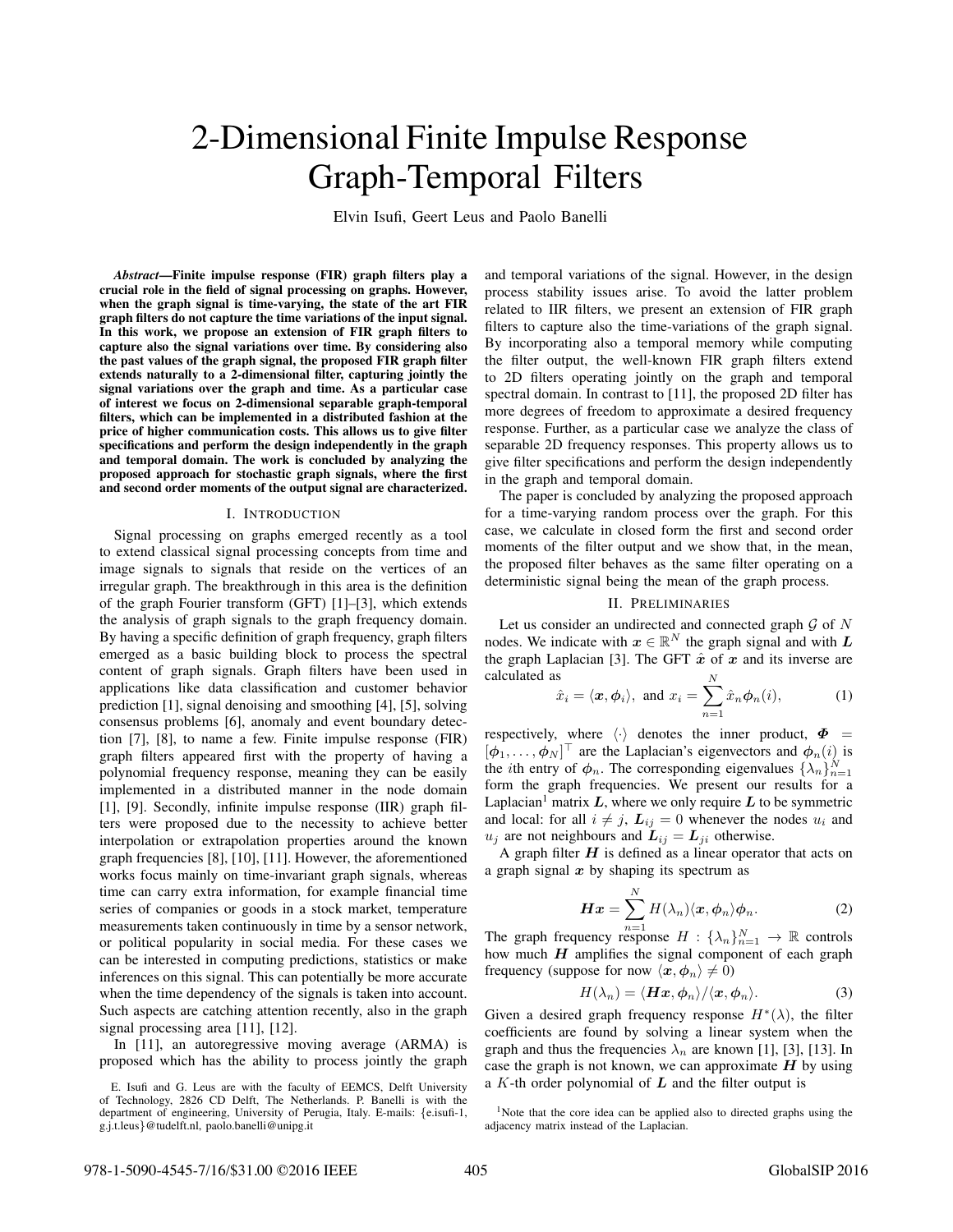$$
\mathbf{y} = \left(a_0 \mathbf{I} + \sum_{k=1}^{K} a_k \mathbf{L}^k\right) \mathbf{x}.\tag{4}
$$

 $k=1$ <br>To such a design approach is commonly referred as universal design [9], [11]. An order-K FIR graph filter ( $FIR_K$ ) can be computed distributively, since  $L^{K}x = L(L^{K-1}x)$  and each node can compute the K-th term from the values of the  $(K -$ 1)-th term in its neighbourhood.

## III. FIR GRAPH FILTERS WITH TIME-VARYING INPUT

In this section, we present the recursions that implement 2D graph-temporal filters. We start building our approach from an intuitive extension of (4), which can also be implemented distributively with the same computational efforts. Then, we move to the more general approach, which requires  $K$  times more data exchanges and computational power to implement a 2D FIR filter, but it offers the more complete 2D transfer function. Further, we present two particular subclasses, which are able to implement casual 2D FIR filters and separable filters in the graph and temporal domain, respectively.

2D FIR graph filters (intuitive extension). Temporal variations of the input signal can be captured by the FIR filter taking into account its temporal history. Consider the recursion

$$
\mathbf{y}_t = \sum_{k=0}^K a_k \mathbf{L}^k \mathbf{x}_{t-k},\tag{5}
$$

where now the output at time  $t \geq K$ , i,e.,  $y_t$ , depends on the past K realizations of the input signal, where  $x_{t-k}$  is graphshifted with  $L^k$  (this favors a distributed implementation). Recursion (5) provides the intuition that it represents an  $FIR<sub>K</sub>$ filter in both the graph and temporal frequency domain. To see this, we calculate the joint transfer function of the filter (5). Applying first the GFT and then the  $z$ -transform to  $(5)$ , the joint graph-temporal transfer function can be written as

$$
H(z,\lambda) = \sum_{k=0}^{K} a_k \lambda^k z^{-k}.
$$
 (6)

 $k=0$ <br>We can now formally see that, the joint transfer function (6) implements an FIR filter of order  $K$  in the graph domain, as well as, an FIR filter of the same order in the temporal domain. In a distributed computation, for computing  $y_t$  we need to access to the terms  $Lx_{t-1}, L^2x_{t-2},..., L^Kx_{t-K}$ . To reduce the computation effort, we can consider that each node memorizes the terms  $x_{t-1}, Lx_{t-2}, \ldots, L^{K}x_{t-K-1}$ while computing *<sup>y</sup>*t−1. In this way, each node can compute  $L^k x_{t-k}$  directly from  $L^{k-1} x_{t-k}$ , which leads to the same computational effort as computing (4). From (6), we observe that the zeros of the polynomial in  $\lambda$  and in z are correlated to each other2. This affects the joint design, and thus the approximation accuracy, where a tradeoff has to be found between the filter approximations in each domain.

We illustrate this in Fig. 1, where we approximate with an  $FIR<sub>3</sub>$  filter an ideal step function in the graph frequency domain with cut-off frequency  $\lambda_c = 0.5$ . We can see that for a high normalized temporal frequency the filter response differs from the case of  $f = 0$ , for which the filter has been designed. This behavior can be addressed to the fact that the joint transfer function (6) is not a complete 2-dimensional polynomial of



Fig. 1. The joint graph and temporal frequency response of the FIR<sub>3</sub> graph filter, designed to approximate an ideal low pass (step) response with cut-off frequency  $\lambda_c = 0.5$ . A normalized Laplacian has been used,  $\lambda \in [0, 2]$  and the temporal normalized frequency  $f \in [0, 1]$ .

order K. Indeed, all the cross term monomials of the form  $\lambda^{\alpha}z^{-\beta}$  with  $\alpha \neq \beta$  are missing. However, even considering all these challenges, this approach can still be used to approximate some specific 2-dimensional filter masks.<sup>3</sup>

General 2D FIR. The approximation accuracy of the 2D FIR filter can be improved if we incorporate also the missing cross term monomials in (5). This can be achieved by considering all  $K$  graph-shifts for every past input of the graph signal. Clearly, this approach considers more data exchanges and computational power to implement a filter of the same order in both the graph and temporal domain. More formally, consider the recursion

$$
\mathbf{y}_t = \sum_{k=0}^{K_g} \sum_{l=0}^{K_t} a_{k,l} L^k \mathbf{x}_{t-l},
$$
(7)

with  $K_g$  and  $K_t$  the memory of the filter in the graph and temporal domain, respectively. We can now calculate the joint transfer function of (7) in the same way as we did for (5). By applying the GFT and the z-transform we obtain

$$
H(z,\lambda) = \sum_{k=0}^{K_g} \sum_{l=0}^{K_t} a_{k,l} \lambda^k z^{-l},
$$
 (8)

which is now an FIR of order  $K_g$  in the graph domain and of order  $K_t$ , not necessarily equal to  $K_g$ , in the temporal domain. From the joint frequency response (8), we can see that now we have a full polynomial in the variables  $\lambda$  and  $z$ . Thus with this expression we can operate on all the  $K_{g}K_{t}$  coefficients  $a_{k,l}$ , instead of the  $K$  offered by  $(5)$ , to approximate a given two dimensional frequency response. Further, with respect to (5) and the ARMA filter [11], recursion (7) has the potential to achieve filters of different orders in each domain. Similar to the distribution implementation of (5), the computational efforts of computing the output  $y_t$  can be reduced by allowing the nodes to keep in memory the terms  $L^k x_{t-1}$  for  $k \in [0, K_q]$ and  $l \in [1, K_t]$  obtained while computing  $y_{t-1}$ . Thus, for the computation of  $y_t$  only the terms  $Lx_t, \ldots, L^{K_g}x_t$  have to be computed. For a 2D FIR filter of order  $K$  in both graph and time, this means that we need only  $K$  times more computational efforts compared to (4).

One possible application of (7) is in prediction applications, where differently from the ARMA approaches [11] or the autoregressive models [12] it does not have stability issues.

<sup>&</sup>lt;sup>2</sup>In case of ARMA filters this is observed for the poles, which affects both the filter design and stability.

 $3$ This holds also for the ARMA filters [11], which render both approaches suitable for graph signals that varies slowly in time ( $f \approx 0$ ), where its graph frequency response is similar to the static case  $(f = 0)$ .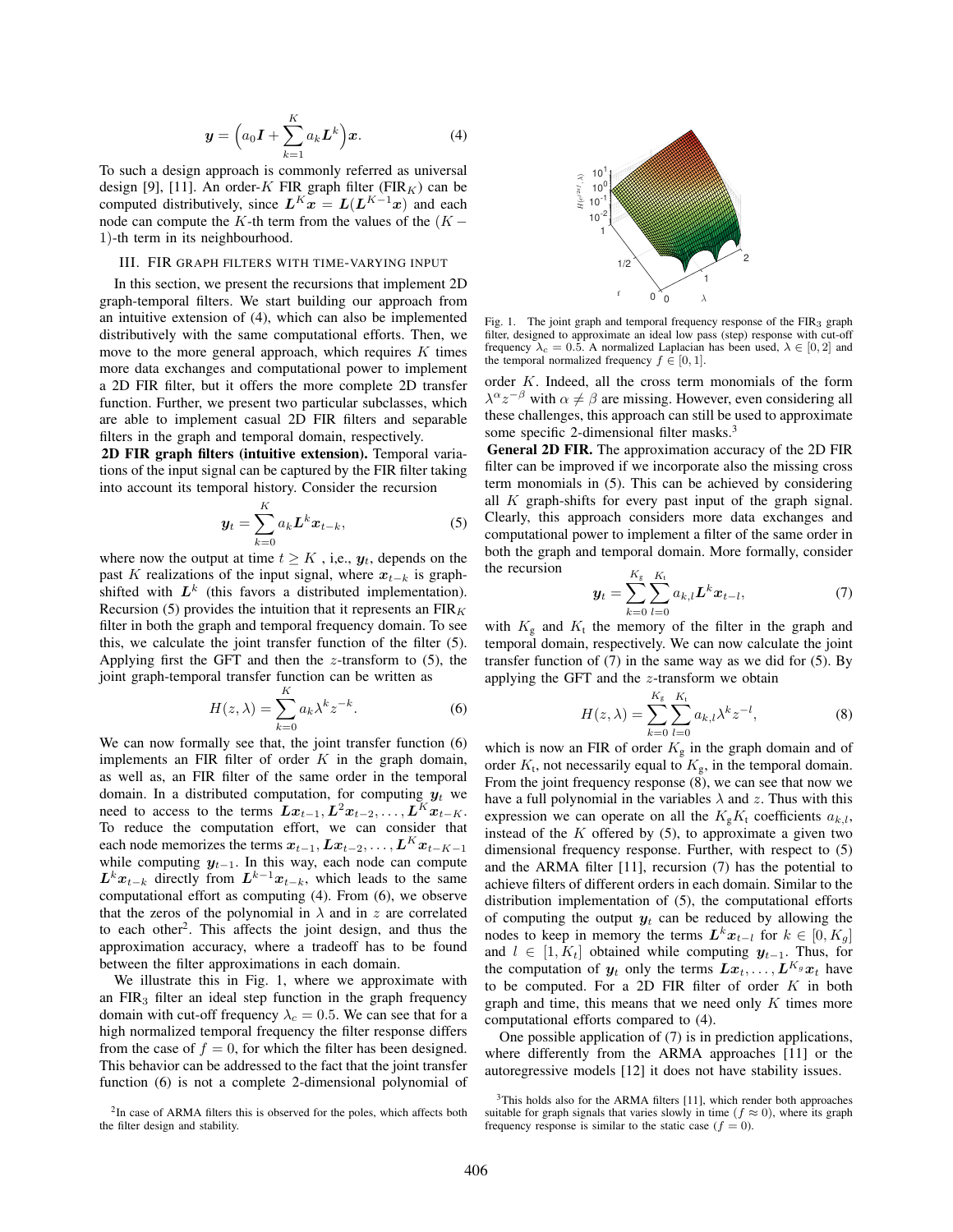Causal 2D FIR. Given the general form (7) and its particular version (5) there is room to use an intermediary approach, which can be implemented in a causal way with relaxed implementation costs. The causal 2D FIR with most degrees of freedom can be implemented as

$$
\mathbf{y}_{t} = \sum_{l=0}^{K_{t}} \sum_{k=0}^{l} a_{k,l} \mathbf{L}^{k} \mathbf{x}_{t-l}.
$$
 (9)

Being a causal implementation, the terms  $Lx_t, \ldots, L^{K_g}x_t$ are not anymore necessary to be computed in (9), thus the distributed implementation costs are the same as (4).

Separable 2D FIR. In the rest of this paper, we will address a particular subclass of interest of (7) which has the property to achieve a *separable* 2-dimensional frequency response in graph and time. By setting  $a_{k,l} = b_k c_l$  we can express (7) as

$$
\boldsymbol{y}_t = \left(\sum_{k=0}^{K_g} b_k \boldsymbol{L}^k\right) \left(\sum_{l=0}^{K_t} c_l \boldsymbol{x}_{t-l}\right), \qquad (10)
$$

where  $b_k$  are the filter coefficients relative to the graph part and  $c_l$  to time. Similar to the derivation of (7), the transfer function of (10) can then be written as  $H(z, \lambda) = H_t(z)H_g(\lambda)$ where  $H_t(z) = \sum_{l=0}^{K_t} c_l z^{-l}$  and  $H_g(\lambda) = \sum_{k=0}^{K_g} b_k \lambda^k$ .<br>This senarable approach offers us the freedom to handle the This separable approach offers us the freedom to handle the filter specifications independently in the graph and temporal domain. We can also see (10) as first computing locally at each node the temporal filtering, i.e.,  $\tilde{x}_t = \sum_{l=0}^{N_t} c_l x_{t-l}$  and then performing the overall output  $u_t$  by filtering  $\tilde{x}_t$  on the then performing the overall output  $y_t$  by filtering  $\tilde{x}_t$  on the graph, i.e.,  $y_t = \sum_{k=0}^{N_g} b_k L^k \tilde{x}_t$ . In contrast to the latter, (10) allows for an online processing of the time-varying graph allows for an online processing of the time-varying graph signal. In the sense that, when  $x_{t+1}$  becomes available, (10) requires processing only this signal among the graph and not calculating locally  $\tilde{x}_{t+1}$  and then perform a graph filter. This means that we can track the time variations of the graph signal. However, notice that the separable filters have only  $K_{\rm g} + K_{\rm t}$ degrees of freedom instead of  $K_{g}K_{t}$  of the general case (7). Thus it can address a limited class of 2-dimensional frequency responses, but a very practical class.

Filter design problem. Consider a given 2-dimensional frequency mask  $H^*(e^{j\omega}, \lambda)$  and we are interested in finding the filter coefficients in order to approximate it.

The design problem, for the non-separable cases, can be achieved by a 2-dimensional polynomial fitting of  $H(z, \lambda)$  in the form (6) or (8) (for  $z = e^{j\omega}$ ) to  $H^*(e^{j\omega}, \lambda)$ .<sup>4</sup> However, in case of the prediction task, where  $y_t = x_{t+1}$ , we can use some training data and design the filter coefficients directly in the graph domain by solving

$$
\min_{a_{k,l}} \left\| \boldsymbol{x}_{t+1} - \sum_{l=0}^{K_{\rm t}} \sum_{k=0}^{l} a_{k,l} \boldsymbol{L}^k \boldsymbol{x}_{t-l} \right\|_2^2, \tag{11}
$$

for the causal model (9), or for the more general case we can substitute the causal FIR in (11) with (7).

For the case that the desired frequency response is separable, i.e.,  $H^*(e^{j\omega}, \lambda) = H^*_t(e^{j\omega})H^*_g(\lambda)$  we have the benefit to separate the filter design as well. Thus, we can use any desired method to find the coefficients  $b_k$  that approximate  $H_g^*(\lambda)$ , as well as any of the well-known techniques to find the

coefficients  $c_l$  for approximating  $H_t^*(e^{j\omega})$ . The latter renders the separable approach very practical, since we can give our specifications independently in the graph and temporal domain.

#### IV. STOCHASTIC ANALYSIS

We now analyze the FIR filter behavior when the graph signal has a stochastic nature over time. This may happen, for instance, when the signal on the graph is corrupted by noise. Similar to the  $ARMA<sub>1</sub>$  graph filter [14], we characterize statistically the 2-dimensional FIR when the graph signal has a temporally non-stationary mean but a temporally stationary covariance. We consider the following signal model.

*Random signal model. The graph signal*  $x_t$  *at time instant* t *is a realization of a random process with time-vaying first order moment*  $\bar{x}_t$  *and time-invariant covariance matrix*  $\Sigma_x$ *. Further, the signal*  $x_t$  *is independent over time.* 

The above random signal model considers that the graph signal might be correlated among the nodes for a fixed time instant  $t$ , but has independent realizations with different means over time. It can be interpreted, for instance, as a desired timevarying signal  $\bar{x}_t$  embedded in noise, more specifically in the form  $x_t = \bar{x}_t + n_t$ , with  $n_t$  being time-independent zeromean noise with covariance matrix  $\Sigma_x$ . With this in place, the following can be claimed.<sup>5</sup>

*Proposition 1:* Consider a separable 2D FIR filter of orders  $K_{\rm g}$  and  $K_{\rm t}$  in the graph and temporal domain, respectively, and consider a graph signal that follows the proposed random signal model. Then, the expected value  $\bar{y}_t$  and the covariance matrix  $\Sigma_y$  of the output signal are given by

$$
\bar{y}_t = \sum_{k=0}^{K_g} \sum_{l=0}^{K_t} b_k c_l \mathbf{L}^k \bar{x}_{t-l}
$$
 (12a)

and  

$$
\Sigma_{\mathbf{y}} = ||\mathbf{c}||_2^2 \left( \sum_{k=0}^{K_{\text{g}}} b_k \mathbf{L}^k \right) \Sigma_{\mathbf{x}} \left( \sum_{m=0}^{K_{\text{g}}} b_m (\mathbf{L}^m)^\top \right), \quad (12b)
$$

where  $\mathbf{c} = [c_1, c_2, ..., c_{K_t}]^{\top}$ .

*Proof:* (Sketch) The results can be proven by applying the definitions of the expected value and the covariance matrix to the separable version of (7).

Proposition 1 extends the analysis of 2-dimensional FIR filters to a stochastic environment. It says that, in the mean, the FIR filter behaves as the same 2-dimensional filter operating on a deterministic time-varying signal, being the time-varying mean of the input graph process. Further, it gives us a closedform formula to calculate the covariance matrix of the output signal in order to see how far from the mean a given realization can be. We notice from (12b) that the variance of the output signal, at each node, depends on the squared norm of the temporal filter taps. This gives us a handle on the variance of the output signal by tuning these coefficients.

*Corollary 1:* Under the same conditions of Proposition 1 and additionally given that the covariance matrix of the input signal is diagonalizable with the graph Laplacian, i.e.,  $\Sigma_x$  = *Φ***P***Φ*-, the covariance matrix of the 2D FIR output is

$$
\Sigma_{y} = ||c||^{2} \Phi \text{diag}(\hat{b}) \mathbf{P} \text{diag}(\hat{b}) \Phi^{\top}, \quad (13)
$$

<sup>4</sup>This aspect will be covered in more detail in future research.

<sup>5</sup>We derive the statistics for the separable case of interest, but the same can be derived also for (7) or (9).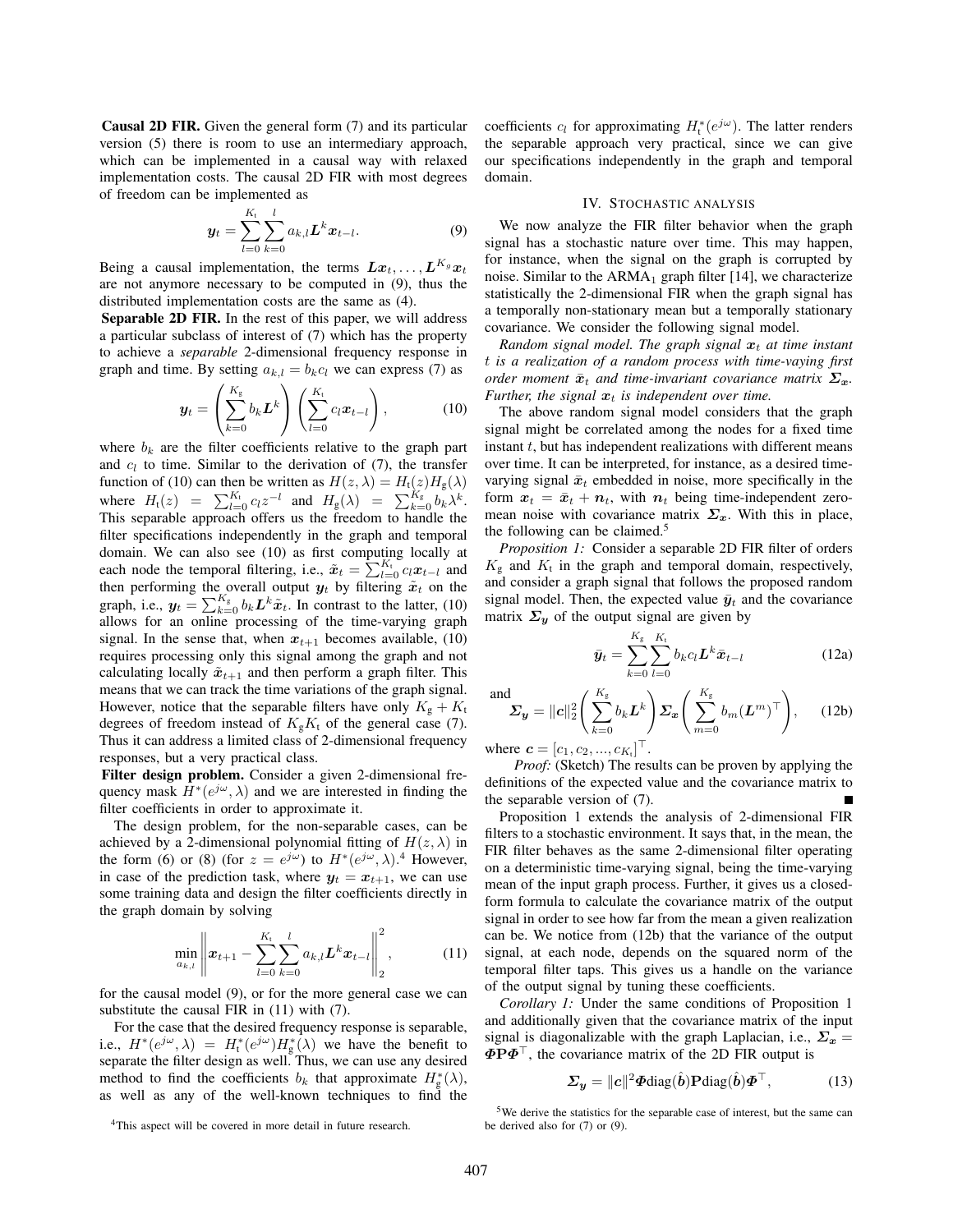

Fig. 2. Different 2-dimensional FIR approximations. From left to right, we have a low-pass (LP) filter in both graph and temporal frequency domain and a high-pass (HP) filter in both domains. A normalized Laplacian has been used and also the temporal frequencies are normalized ( $\times \pi$  rad/sample).



t Fig. 3. Errors as a function of time for the 2-dimensional FIR graph-temporal filter (solid line) and for the classical FIR graph filter (dashed line).

where  $\hat{b}$  is a vector with *n*th entry  $\hat{b}_n = \sum_{k=0}^{K_g} b_k \lambda_n^k$ .<br>Corollary 1 is a straightforward extension of (12b) w Corollary 1 is a straightforward extension of (12b) when *Σ<sup>x</sup>* shares the same eigenvectors of the graph Laplacian. In case the random graph signal has also a constant mean among the graph, i.e.,  $\bar{x}_t = \bar{x}1$ , we can say that (13) gives insights how the 2D FIR filter operates on the so-called power spectral density  $[15]$ – $[17]$   $(P)$  of the time-varying graph signal. In this case  $\Sigma_y$  contains information on both the graph and temporal power spectral density of the output signal.

## V. NUMERICAL EVALUATION

To illustrate our conclusions, we first show that (10) can approximate different separable filters with given specifications. Then, we use the 2-dimensional FIR filter to denoise a timevarying signal which is also affected by interference. Finally, we simulate a scenario where the graph signal is a stochastic process with a time-varying mean. For the filter design, we use the polynomial approximation [9] for the graph domain and the windowing method for the time domain [18]. The results are carried over a graph of 100 nodes randomly placed in a squared area, with two nodes being neighbors if they are physically closer than 15% of the maximum distance in the area and the FIR filter of orders are  $K_g = K_t = 10$ .

Filter approximation. With reference to Fig. 2, we can see that the proposed approach can approximate different desired 2-dimensional separable frequency responses. For this particular case, the cut-off frequencies in both domains are chosen as the half of the respective bands.

Denoising and interference cancellation. Consider a graph signal of the form  $x_t = s_t + i_t + n_t$ , where

$$
\langle s_t, \phi_n \rangle = \begin{cases} e^{j\pi t/4} & \text{if } \lambda_n < 0.5\\ 0 & \text{otherwise,} \end{cases}
$$
 (14)

is the signal of interest,  $\langle i_t, \phi_n \rangle = e^{j3\pi t/4}$ ,  $\forall \lambda_n$ , is the interfering signal and  $n<sub>t</sub>$  is a zero mean additive Gaussian



Fig. 4. The output signal of the filter and its expected value as a function of time for two nodes, node 5 (top) and node 100 (bottom).

noise with  $\Sigma_{xx} = \sigma^2 I$  and  $\sigma^2 = 0.1$ . Our goal is to recover the graph signal of interest  $s_t$  using a 2-dimensional FIR graph filtering approach. In this way, we aim to use the FIR filter to cancel the out of band noise in the graph and time domain and also suppress the interferer in the temporal domain.

To measure the performance of our solution, we define the following two errors

$$
e_t^{\text{(interf)}} = \frac{\|\hat{\bm{y}}_t - \hat{\bm{y}}_t^*\|}{\|\hat{\bm{y}}_t^*\|}, \ e_t^{\text{(total)}} = \frac{\|\hat{\bm{y}}_t - \hat{\bm{s}}_t\|}{\|\hat{\bm{s}}_t\|} \tag{15}
$$

where  $\hat{y}_t$  and  $\hat{y}_t^*$  are the graph Fourier transforms of the filter outputs at time t when the input signals are  $x_t$  and  $s_t$ . outputs at time t when the input signals are  $x_t$  and  $s_t$  +  $n_t$ , respectively. The first error,  $e_t^{\text{(interf)}},$  is a measure on how good we attenuate the interfering signal. Indeed, it tells us how well we approximate the filter output  $\hat{y}^*_{t}$  when there is<br>no interference. Meanwhile, the second error  $e^{(\text{total})}$  tells us no interference. Meanwhile, the second error,  $e_t^{\text{(total)}}$  tells us<br>how good we suppress the interference and the poise. For our how good we suppress the interference and the noise. For our simulations, the coefficients  $b_k$  are designed to approximate an ideal low pass step function with  $\lambda_c = 0.5$ , meanwhile the coefficients  $c_l$  are found by approximating a low-pass temporal filter with cut-off frequency  $\omega_c = \pi/2$ . In Fig. 3, we can see that after some initial assessment time of the filter, both errors reduce. Specifically  $e_t^{(\text{interf})}$  is reduced by an order of two<sup>6</sup>.<br>This shows the robustness of the 2-dimensional EIR filter (7) This shows the robustness of the 2-dimensional FIR filter (7) to interference, where the interfering signal is attenuated by the filter. An FIR graph filter that considers the input signal only once, in the beginning of the filtering, produces errors which are much higher due to their impossibility to operate on the temporal frequencies.

Stochastic analysis. With the same setup as in the previous paragraph, we plot in Fig. 4 the output signal of the filter and its analytical expected value (12a) as a function of time for two representative nodes. We can notice that the output signal oscillates with the same frequency of the desired input signal around its expected value. Further, due to the fact that we attenuate the noise out of the band of interest we have also a reduction of the signal variability around its mean. The theoretical/empirical variance for node 5 is 0.0074/0.0069 and for node 100 is 0.0140/0.0149. These results show also that the variance of the output signal is reduced by more than one order w.r.t. the variance of the input signal. The empirical variance is calculated over 1000 samples.

6To further reduce the error the filter can also be designed as a band-pass around the oscillating frequency of  $s_t$ .